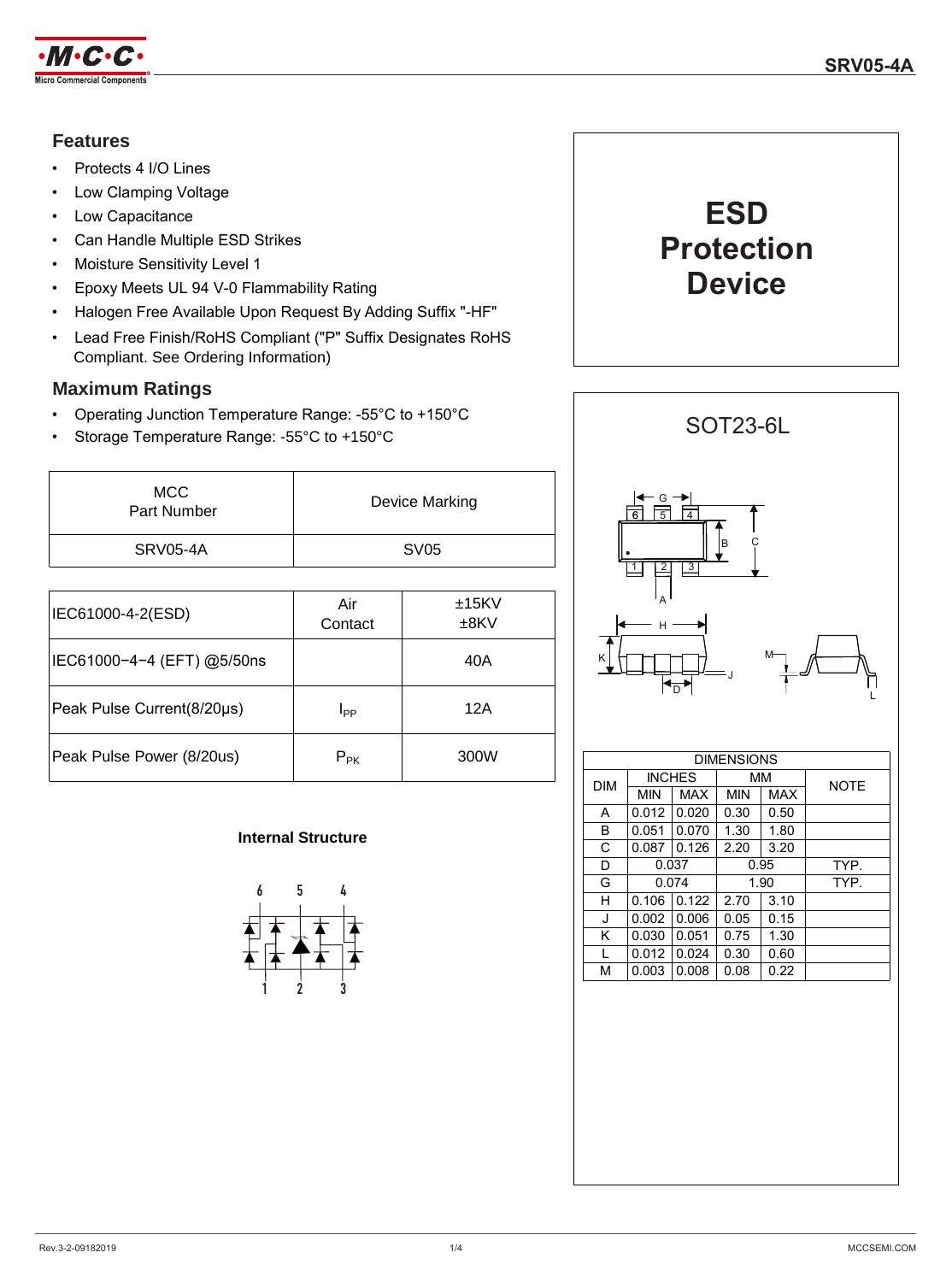

| Electrical Characteristics @ 25°C (Unless Otherwise Specified) |  |  |
|----------------------------------------------------------------|--|--|
|----------------------------------------------------------------|--|--|

| <b>Parameter</b>          | Symbol                 | <b>Conditions</b>                                       | Min. | Typ. | Max. | <b>Units</b> |
|---------------------------|------------------------|---------------------------------------------------------|------|------|------|--------------|
| Reverse Working Voltage   | <b>V<sub>RWM</sub></b> |                                                         |      |      | 5    | $\vee$       |
| Reverse Breakdown Voltage | $V_{BR}$               | $I_T = 1 \text{ mA}$ ,<br>Pin 5 to Pin 2                | 6    |      |      | V            |
| Reverse Leakage Current   | $I_R$                  | $V_{RWM}$ = 5V                                          |      |      | 5    | μA           |
| <b>Clamping Voltage</b>   | $V_{C}$                | $I_{PP} = 1A$ , $t_P = 8/20 \mu s$ ,<br>I/O Pin to GND  |      |      | 12.5 | V            |
| <b>Clamping Voltage</b>   | $V_C$                  | $I_{PP} = 5A$ , $t_P = 8/20 \mu s$ ,<br>I/O Pin to GND  |      |      | 17.5 | $\vee$       |
| <b>Clamping Voltage</b>   | $V_{C}$                | $I_{PP} = 12A$ , $t_P = 8/20 \mu s$ ,<br>I/O Pin to GND |      |      | 25   | V            |
| Junction Capacitance      | $C_{J}$                | $V_R = 0V$ , f = 1MHz,<br>I/O Pin to GND                |      | 3    | 5    | pF           |
| Junction Capacitance      | $C_{J}$                | $V_R = 0V$ , f = 1MHz,<br>Between I/O Pins              |      | 1.5  |      | pF           |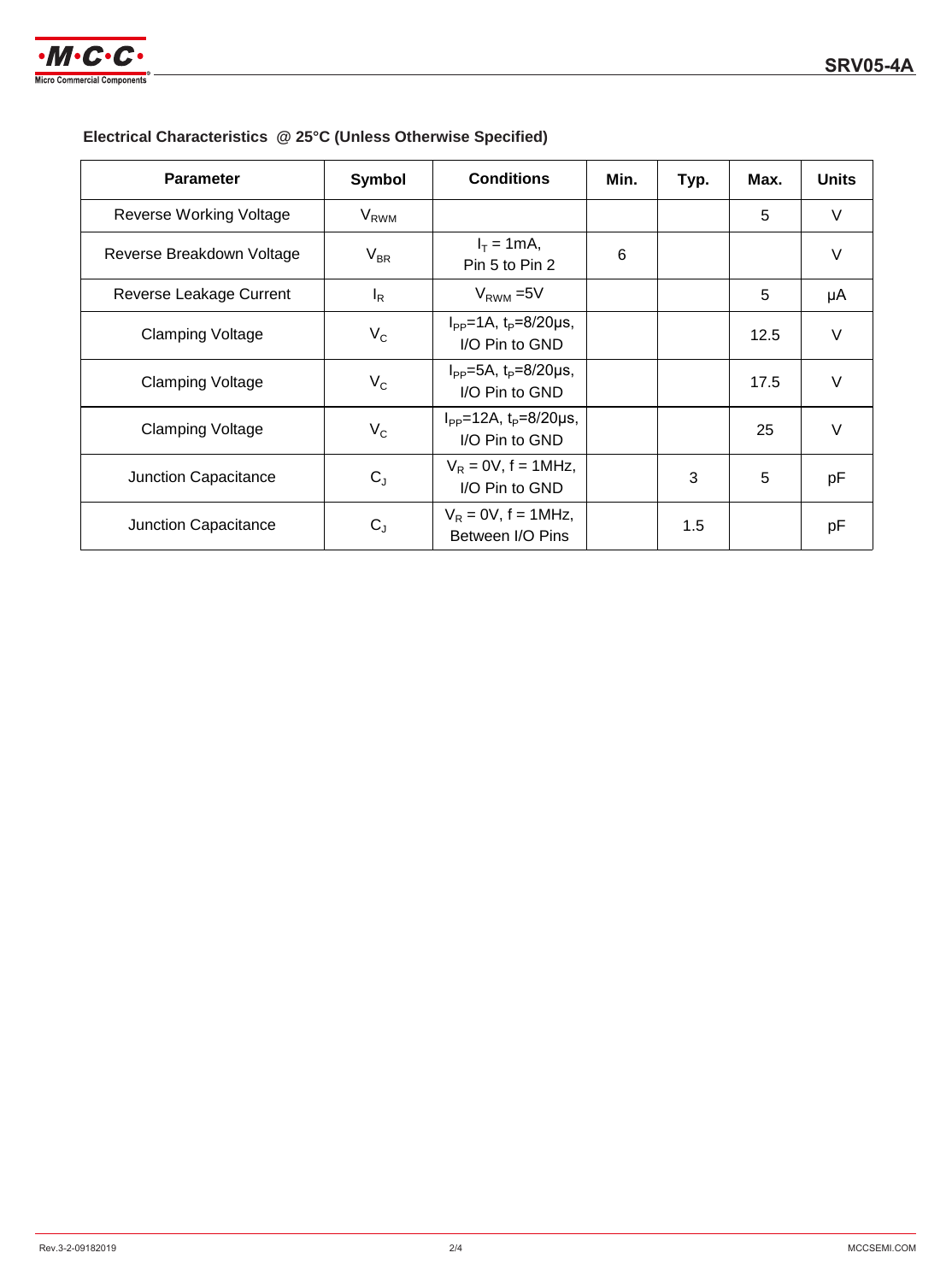

# **Curve Characteristics**



Fig. 1 - 8 X 20μs Pulse Waveform



Fig. 2 - Pulse Derating Curve

120

Fig. 3 - Clamping Voltage Characteristics